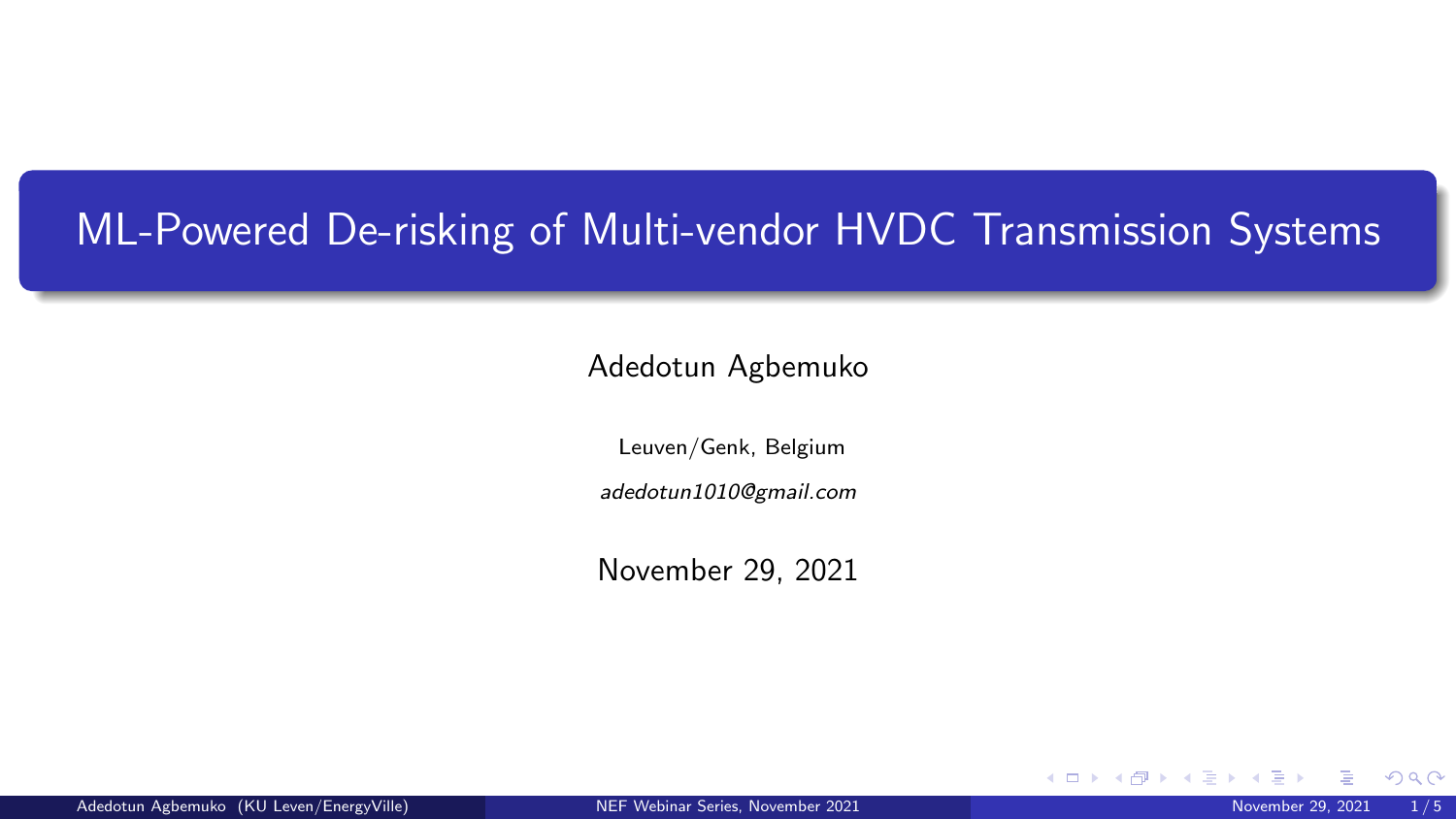## 1 [The Status of Large-scale Offshore Renewable Energy for Net Zero Economy](#page-2-0)

<sup>2</sup> [The Current Challenge of Multi-terminal HVDC Transmission Networks](#page-3-0)

<sup>3</sup> [ML-powered De-risking of Multi-vendor HVDC Systems](#page-4-0)

4 0 8

 $299$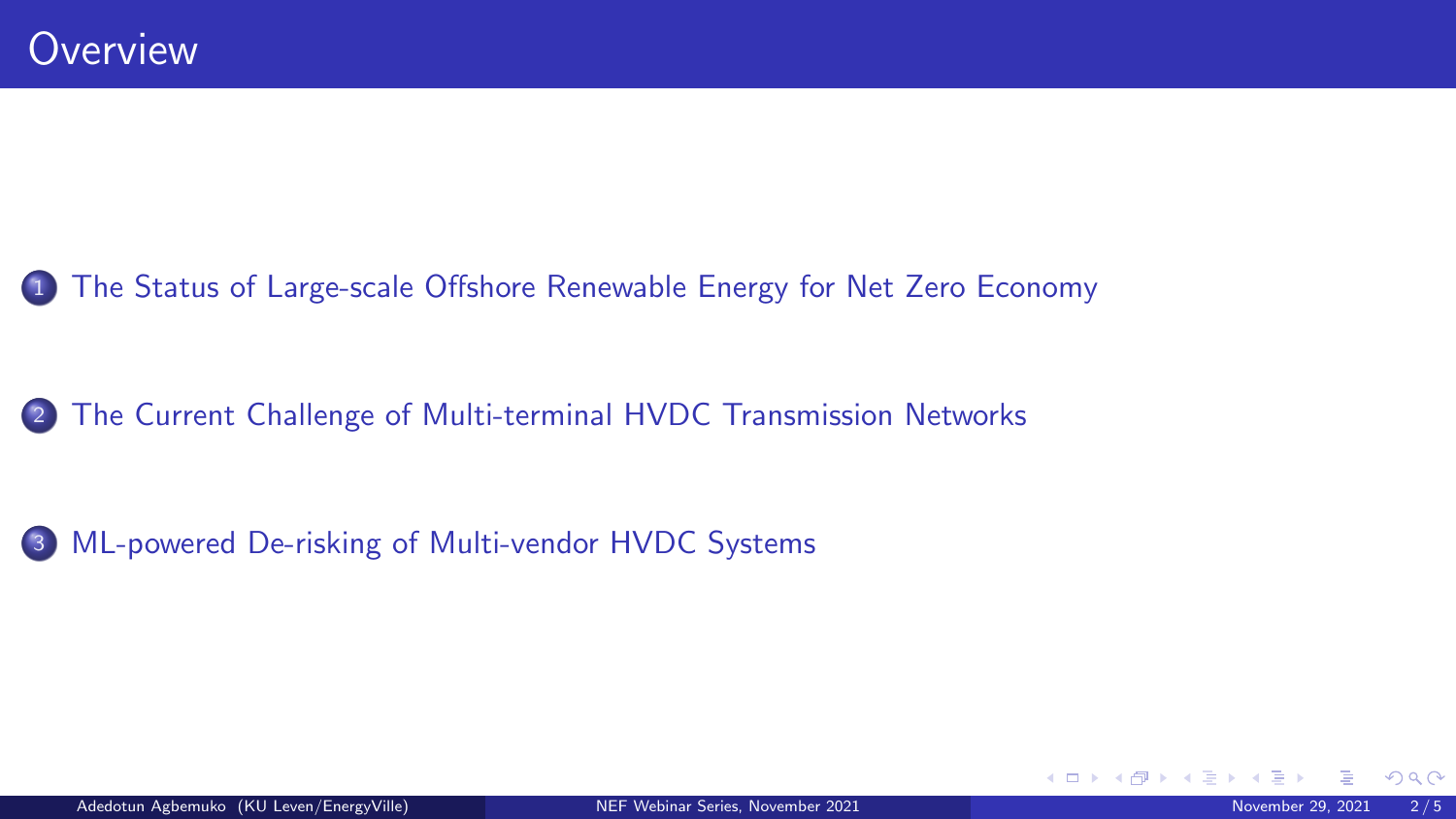# <span id="page-2-0"></span>Large-scale Power Transmission for Net Zero Economy

#### What is the current status and outlook?

- Significant large-scale wind park development are ongoing and planned in the European North sea.
- In addition to strong political will to interconnect countries.
- **Given the distances and power levels, HVDC is the only** credible technology to transmit power.
- 95% of current HVDC projects are point-to-point links:
	- A tightly integrated pair of converters at each end and a connecting cable.
	- It's costly, reliability issues, poor economics, lack of wider interconnectivity.
- Simply put, a DC network is desired.
- **•** Importantly, how to interconnect these existing and planned links to multi-terminal networks?



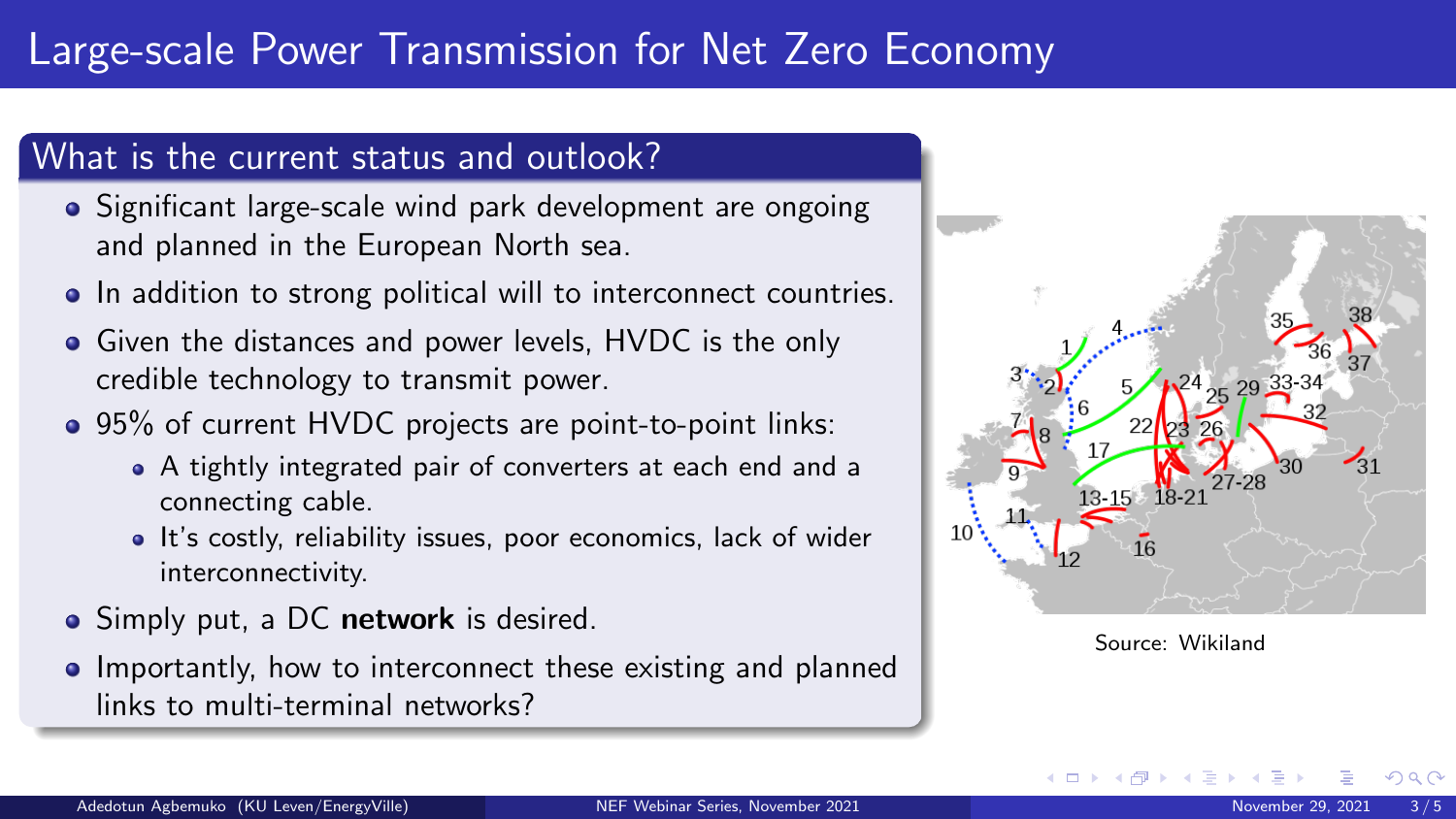### <span id="page-3-0"></span>Multi-terminal HVDC Networks, So What?

- The current business model for HVDC projects is an entire link—pairs of converter from a vendor.
- Each vendor has its own **intellectually protected** method of design, control, and integration:
	- Systems from different vendors don't "play-well" with others—interoperability issues, interactions that are often quite detrimental.
	- Significant difficulty in connecting the links from different vendors.
- However, vendors are willing to share black-boxed models or systems (e.g. replicas).
- The big challenge is you need 1000s of simulations to identify potential risks of interaction:
	- Tedious, time consuming and increases project timeline, expensive, and rarely exhaustive.
- The big question:
	- How to make efficient use of black-boxed data of individual components from each vendor to de-risk projects?

 $\Omega$